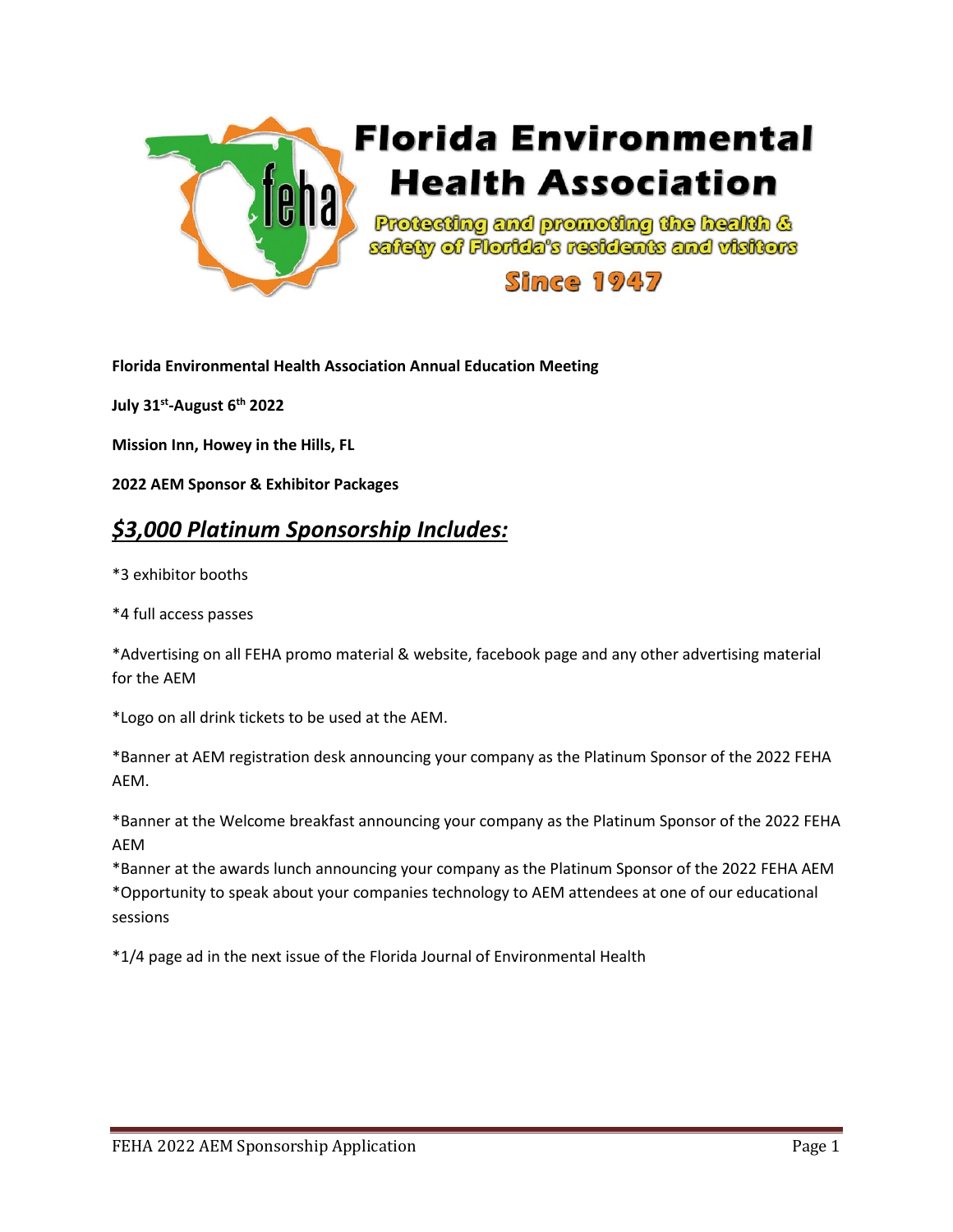# *\$1,500 Silver Sponsorship Includes:*

\*2 exhibitor booths

\*2 full access passes

\*Advertising on all FEHA promo material & website, facebook page and any other advertising material for the AEM

\*Logo on all drink tickets to be used at the AEM.

\*Banner at AEM registration desk announcing your company as the Gold Sponsor of the 2022 FEHA AEM.

\*Opportunity to speak about your companies' technology to AEM attendees at one of our educational sessions

#### *\$1000 Bronze Sponsorship Includes:*

- \*1 exhibitor booth
- \*2 full access passes
- \*Advertising on FEHA website & FEHA facebook page

\*Logo on all drink tickets to be used at the AEM.

\*Opportunity to speak about your companies' technology to AEM attendees at one of our educational sessions

## *\$500 Lanyard Sponsorship*

\*Your Companies Logo & website on all neck lanyards to be worn by 2022 FEHA AEM Attendees (except Body Art & Bio Waste) & exhibitors

## *\$500 Snack Time Sponsorship*

\*Your companies banner on a snack table during one of the education days at the AEM. You may pick the day and time to sponsor